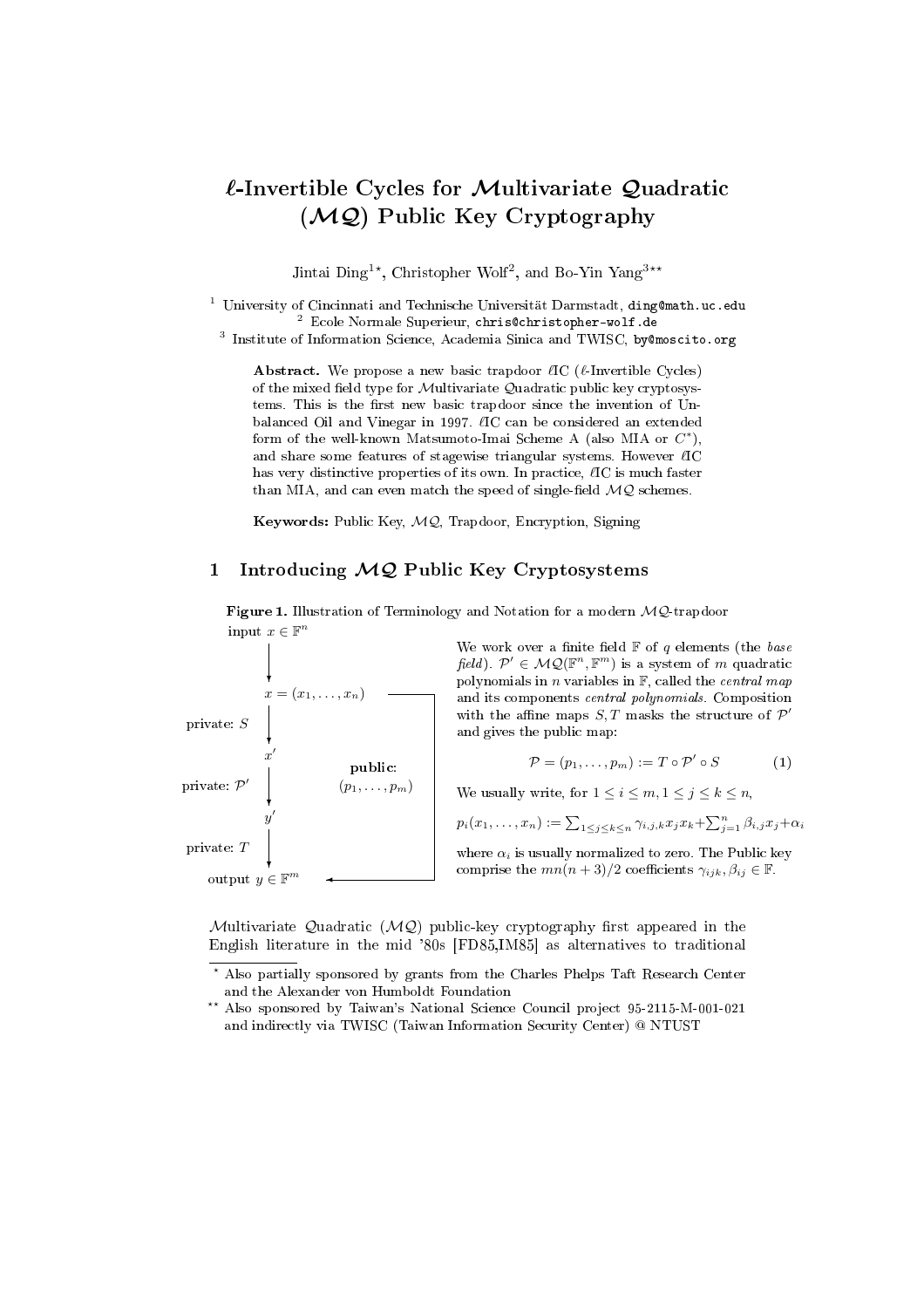PKCs. A common excuse given to study them is "for ecological diversity", inevitably mentioning Quantum Computers that will easily break factoring and discrete-log-based PKCs (Shor's algorithm [Sho97]). However, we hope to show that there is independent interest in studying  $MQ$  PKCs below.

To construct a PKC, we need to be able to invert  $\mathcal{P}'$  efficiently. A simple method to build  $\mathcal{P}'$  for consequent inversion is a *basic trapdoor*, which can be combined or modified slightly to create variants. Using the terminology of [WP05b], we have a handful of systemic ways to create new central maps, which we call "Modifiers", from the following four previously known basic trapdoors:

Mixed-Field (or "Big Field"): Operates over an extension field  $\mathbb{E} = \mathbb{F}^k$ .

MIA: Matsumoto-Imai Scheme A or  $C^*$  ([IM85], Imai-Matsumoto).

HFE: Hidden Field Equations ([Pat96], Patarin), a generalization of MIA.

Single-Field (or "True"): Works on the individual components of  $x'$  and  $y'$ .

UOV: Unbalanced Oil and Vinegar ([Pat97,KPG99], Patarin et al).

**STS:** Stepwise Triangular System (lectures in Japanese from  $85 - [TKI + 86]$ , Tsujii; in English, [Sha93]). Generalized later to its present form [GC00,WBP04].

Some primitives are composite, e.g., Medium Field Encryption (triangular stages [WYHL06]) or enTTS/TRMS/Rainbow [DS05b,WHL<sup>+</sup>05,YC05] (UOV stages).

Outline. In the next section, we introduce our new trapdoor and discuss its basic properties. In particular, we show that certain instances can be inverted very quickly. Section 3 give cryptanalytic properties of this basic trapdoor and enumerates possible attacks. Section 4 discusses counter-measures to these attacks, *i.e.*, modifiers. We give the practical instances in Section 5. These we verify to withstand known attacks. The main text of the paper concludes with Section 6.

# 2  $\ell$ -Invertible Cycles ( $\ell$ IC)

In this section, we will introduce a new basic way to construct central maps for  $MQ$  public key cryptography that does not fit into the above taxonomy and hence can be considered a new basic trapdoor with properties in between that of MIA and STS. It runs much faster than MIA, and hence has practical value especially in resource-limited environments (e.g. smart cards). Due to its structure, we call it " $\ell$ -Invertible Cycles" ( $\ell$ IC). We will motivate this name later.

#### 2.1 Basic Trapdoor

A Cremona Transformation is a map on the projective plane that is quadratic in the homogeneous coordinates [Ful89]. A standard example is the map  $(A_1, A_2, A_3) \rightarrow$  $(A_2A_3, A_3A_1, A_1A_2)$  which easily checks to be well-defined. The map is uniquely and efficiently invertible when  $A_1A_2A_3 \neq 0$ .

We extend this idea below to any integral cycle length  $\ell > 2$ ; we illustrate with the case  $\ell = 3$  since (unfortunately) the case  $\ell = 2$  is a bit more technical.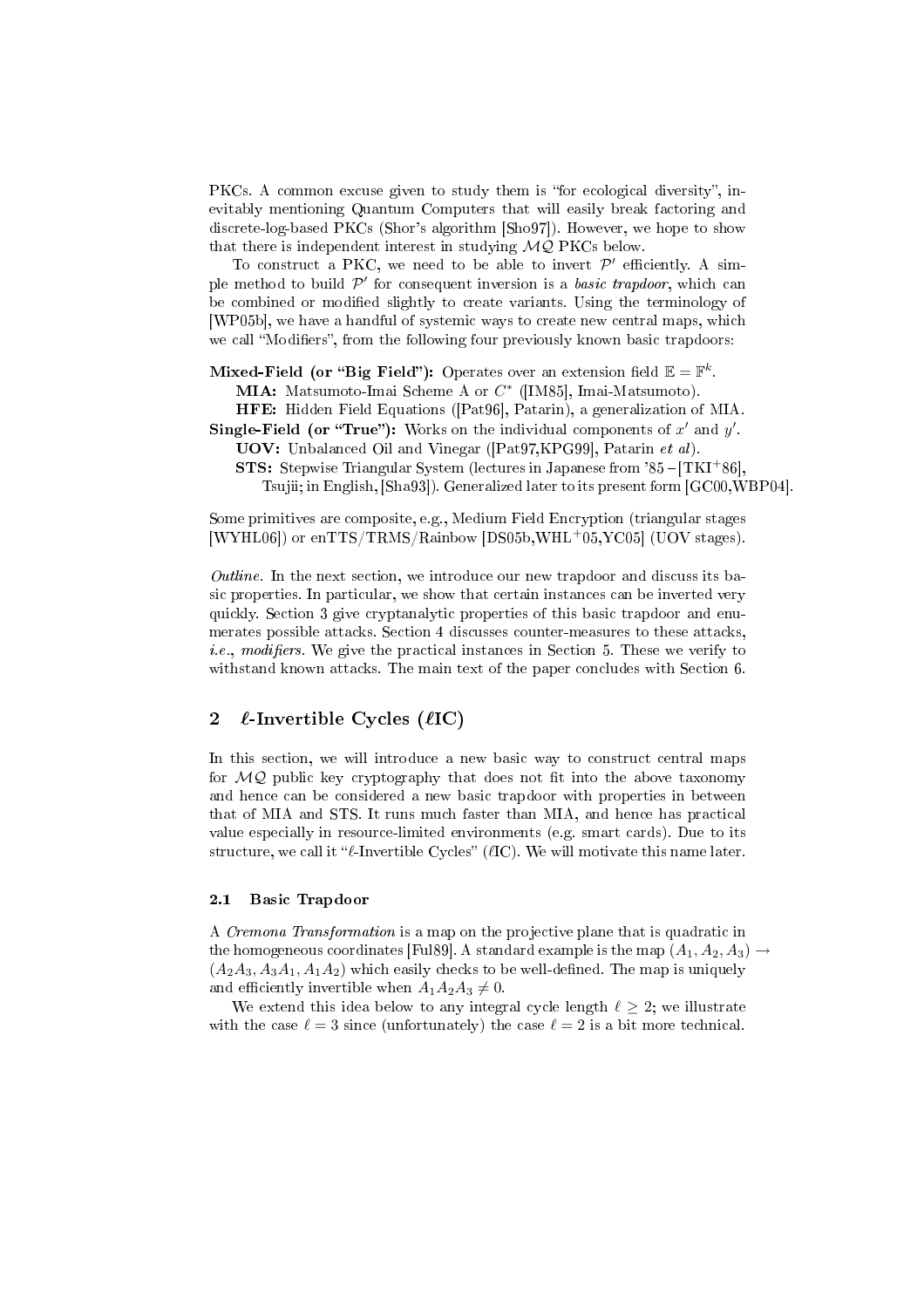

Figure 2. Graphical Representation of 3-Invertible Cycles

Note that we write N for the non-negative integers, *i.e.*, we have  $\mathbb{N} := \mathbb{Z}^+ \cup$  $\{0\}$ . To express properly the successor in  $\{1, \ldots, \ell\}$  we define

$$
\mu: \{1, \ldots, \ell\} \to \{1, \ldots, \ell\} : \mu(i) := \begin{cases} 1 & \text{for } i = \ell \\ i + 1 & \text{otherwise} \end{cases} \tag{2}
$$

**Definition 1.** Fix an integer  $\ell \geq 2$  as the length of the cycle. Let  $\mathbb F$  be the base field with  $q := |\mathbb{F}|$  elements and  $\mathbb{E} := GF(q^k)$  its  $k^{th}$ -degree extension for some  $k \in \mathbb{Z}^+$ . Computations in  $\mathbb E$  are modulo the irreducible polynomial  $\pi(t) \in \mathbb F[t]$ . We denote  $Q := |\mathbb{E}| = q^k$  and have  $m = n = \ell k$  for the number of variables and equations over the ground field  $\mathbb F$ , respectively. In addition, let  $S, T \in Aff^{-1}(\mathbb F^n)$ be two invertible affine mappings and the vector  $\Lambda := (\lambda_1, \ldots, \lambda_\ell) \in \{0, \ldots, k - \ell\}$  $1\}^{\ell}$ . We now have the following mapping:

$$
P: \mathbb{E}^{\ell} \to \mathbb{E}^{\ell} : (A_1, \dots, A_{\ell}) \to (A_1^{q^{\lambda_1}} A_2, \dots, A_{\ell-1}^{q^{\lambda_{\ell-1}}} A_{\ell}, A_{\ell}^{q^{\lambda_{\ell}}} A_1)
$$
(3)

Identifying the corresponding coefficients in the vector spaces  $\mathbb{F}^n$  and  $\mathbb{E}^\ell$ , we get a canonical bijection

$$
\phi: \mathbb{F}^n \to \mathbb{E}^{\ell}: (x_1, \dots, x_n) \to (x_1' + x_2' t + \dots x_k' t^{k-1}, \dots, x_{n-k+1}' + x_{n-k+2}' t + x_n' t^k \uparrow \stackrel{\lambda}{4})
$$

and its inverse  $\phi^{-1}$ . The public key is computed as the composition

$$
\mathcal{P}: \mathbb{F}^n \to \mathbb{F}^m: \mathcal{P} := T \circ \phi^{-1} \circ P \circ \phi \circ S.
$$
 (5)

We then call such a Multivariate Quadratic public key system of the  $\ell I C$ -type.

The name "invertible cycle" is due to that the variables  $A_1, \ldots, A_\ell$  can be drawn in the form of a cycle (cf. Fig. 2 for  $\ell = 3$ ). The variables  $\mathbf{A}_1, \mathbf{A}_2, \mathbf{A}_3$  are the nodes while each edge stands for a product  $A_i^{q^{\lambda_i}} A_{\mu(i)}$  with  $i = 1, 2, 3$ .

Note that the use of the canonical bijection  $\phi$  is similar for the Matsumoto-Imai Scheme A (MIA) and Hidden Field Equations (HFE). However, we have  $\ell = 1$  here, and also a different form of the central mapping  $P \in \mathbb{E}[X]$ . In the sequel, we denote the output of P by  $B_1, \ldots, B_\ell$ , where

$$
B_1 := A_1^{q^{\lambda_1}} A_2, \dots, B_{\ell-1} := A_{\ell-1}^{q^{\lambda_{\ell-1}}} A_{\ell}, B_{\ell} := A_{\ell}^{q^{\lambda_{\ell}}} A_1
$$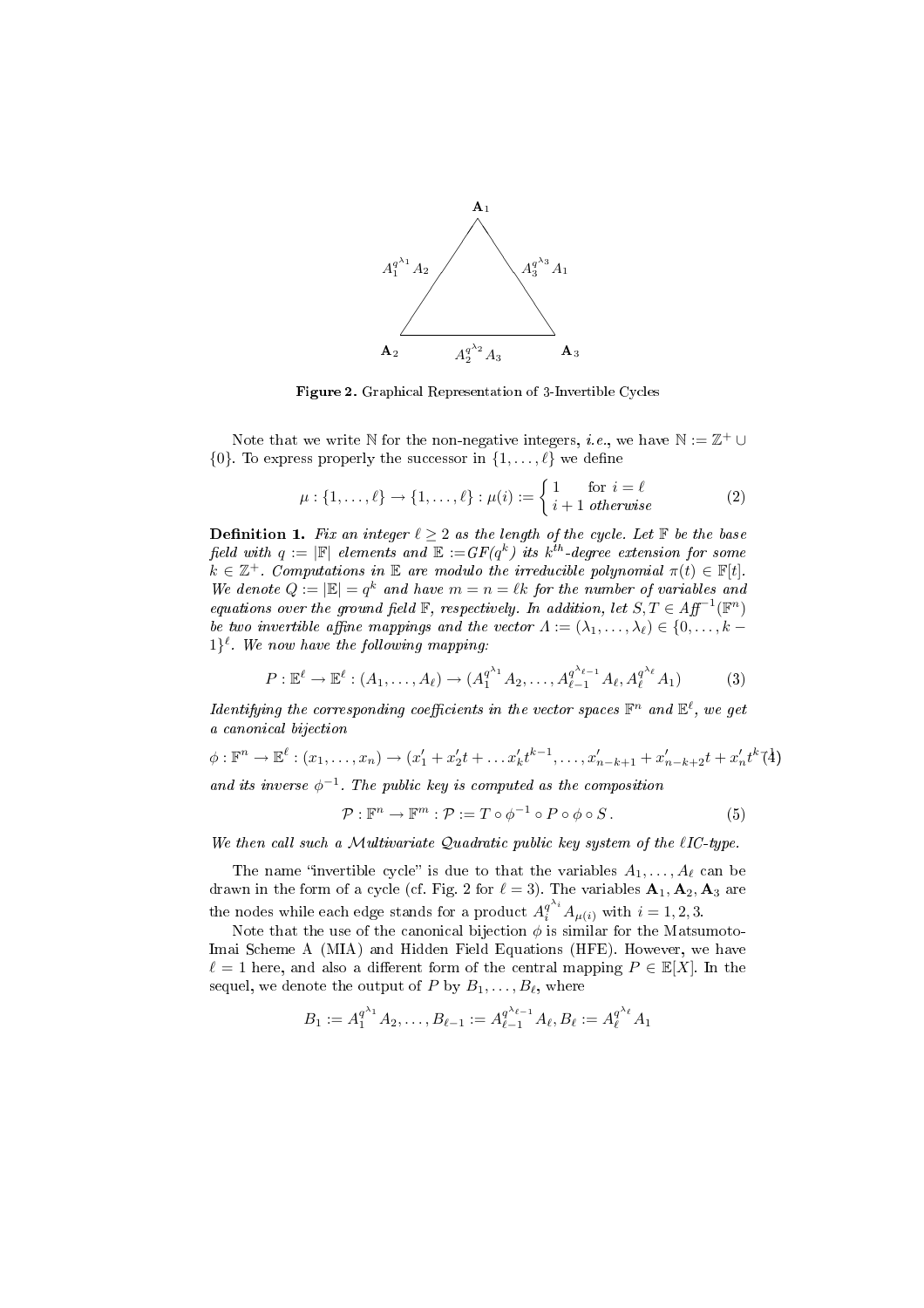*Remark 1*. The mapping  $A_i^{q^{\lambda_i}}$  $\frac{q^{n_i}}{i}$  is linear over the ground field  $\mathbb F.$  Hence, the central equation  $P$  can be expressed as quadratic polynomials over  $\mathbb F$ .

Remark 2. Replacing  $A_i^{q^{\lambda_i}} A_{\mu(i)}$  by  $A_i^{q^{\lambda_i}} A_{\mu(i)}^{q^{\kappa_i}}$  $\mu^{q^{n_i}}_{\mu(i)}$  for  $1 \leq i \leq \ell$  and some  $\kappa_i \in \mathbb{N}$ does not increase the security of  $\ell$ IC: we can always reduce the second expression to  $A_i^{q^{\lambda_i-\kappa_i \pmod k}} A_{\mu(i)}$  by using Frobenius transformations. In a nutshell, we exploit that Frobenius transformations are invertible linear mappings over the vector spaces  $\mathbb{F}^n$  and  $\mathbb{F}^k$ , respectively, and can hence be "absorbed" into the mappings  $S, T \in \text{Aff}^{-1}(\mathbb{F}^n)$ . For Multivariate Quadratic systems, this idea has been introduced under the name Frobenius sustainers [WP05a].

#### 2.2 Singularities

To use  $\ell$ IC in as an encryption or as a signature scheme, we need to invert the central map P, i.e., we need to find a solution  $(A_1, \ldots, A_\ell) \in \mathbb{E}^\ell$  for given input  $(B_1, \ldots, B_\ell) \in \mathbb{E}^\ell$ . Unfortunately, this is not possible in all cases; due to its form  $\ell$ IC has the following singularities:

$$
\{ (A_1,\ldots,A_\ell) \in \mathbb{E}^\ell \mid A_1 = 0 \vee \ldots \vee A_\ell = 0 \}
$$

Having  $Q := |\mathbb{E}|$  and exploiting that Q in comparison with  $\ell$  is usually "big" for practical and secure schemes we can approximate the probability that a singularity occurs by !<br>.

$$
\left(\sum_{i=1}^\ell (Q-1)^{\ell-1}\right)/Q^\ell\approx \frac{\ell}{Q}
$$

In the Matsumoto-Imai Scheme A, we do not have this problem as MIA forms a bijection. In comparison, Hidden Field Equations does not allow to compute an inverse in about 40% of all cases for a practical choice of parameters [Pat96,CGP01,WP04]. Our new trapdoor  $\ell$ IC is hence between these two extreme cases. Practical values for Q will be discussed in Sec. 5.

#### 2.3 Inversion

As we have as many free variables  $A_i$  as conditions  $B_i$  for  $1 \leq i \leq \ell$ , we may expect one solution on average when inverting  $P$ . Alas, this is not always true, as shown by the obvious counterexample:

$$
(B_1, B_2) := P(A_1, A_2) := (A_1 A_2, A_2 A_1) \in \mathbb{E}^2.
$$

So some instances of  $\ell$ IC that cannot be inverted usefully. For practical use, we construct below a sequence of specific  $\ell$ IC instances which allows easy inversion.

**Lemma 1.** For a fixed  $\ell \geq 2$ , let our  $\ell IC$  central map  $P : (A_1, \ldots, A_\ell) \mapsto$  $(B_1, \ldots, B_\ell)$  be

$$
B_1 := \begin{cases} A_1 A_2 \text{ for } \ell \text{ odd and} \\ A_1^q A_2 \text{ for } \ell \text{ even} \end{cases}, \qquad B_i := A_i A_{\mu(i)} \text{ for } 2 \leq i \leq \ell.
$$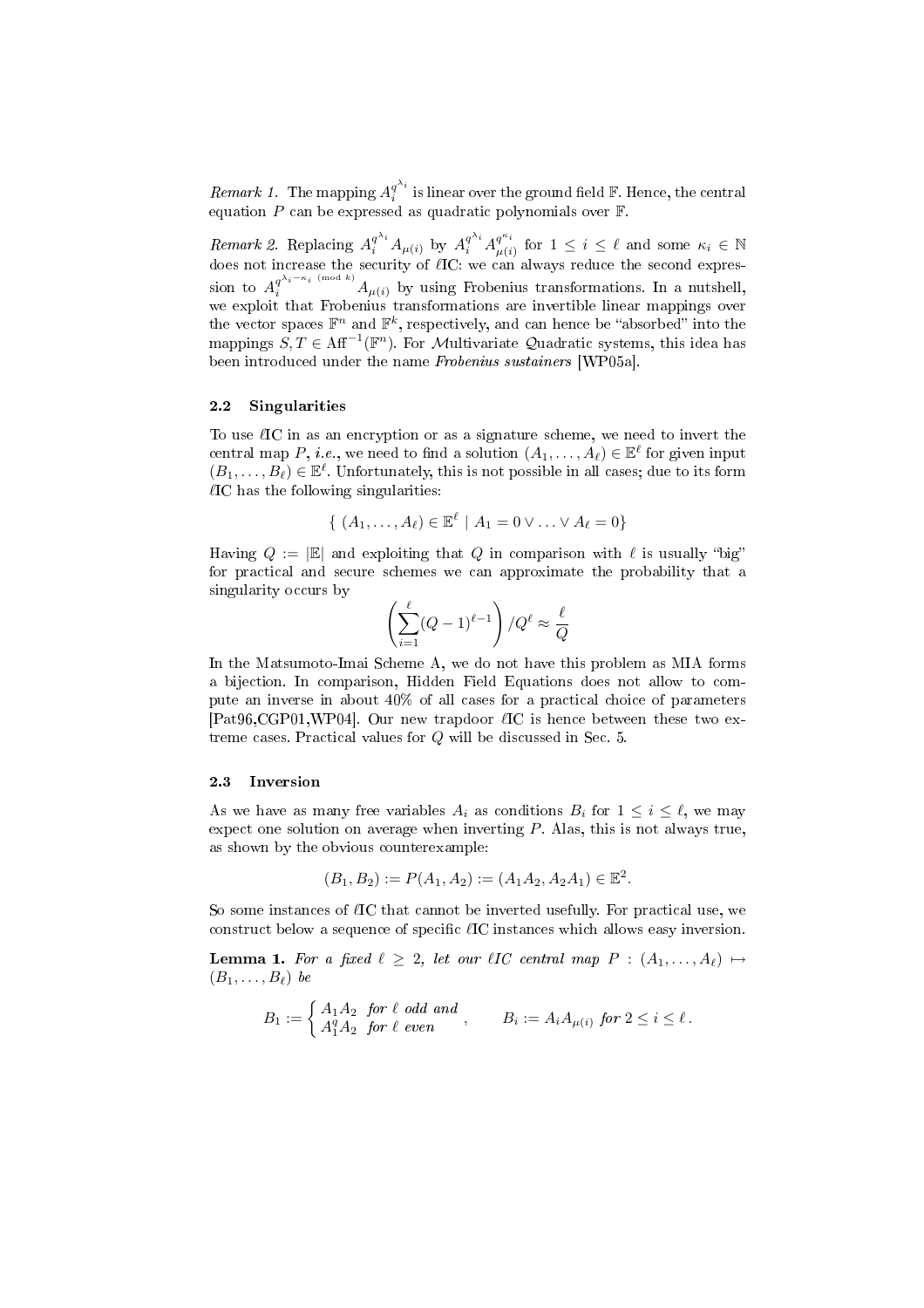Then the inverse image of  $(B_1 \dots B_\ell)$ , where  $B_i \in \mathbb{E}^* := \mathbb{E} \setminus \{0\}$ ,  $\forall i$  is given by

$$
A_1 := \begin{cases} \sqrt{\frac{\prod_{i=0}^{(\ell-1)/2} B_{2i+1}}{\prod_{i=1}^{(\ell-1)/2} B_{2i}}} & \text{for } \ell \text{ odd and} \\ a_1 := \frac{B_i}{A_{\mu(i)}} & \text{for } i = 2, \ldots, \ell. \\ \sqrt{\frac{\prod_{i=0}^{\ell/2-1} B_{2i+1}}{\prod_{i=1}^{\ell/2} B_{2i}}} & \text{for } \ell \text{ even} \end{cases}
$$

*Proof.* Case  $\ell = 3$ : We have  $B_1 := A_1 A_2, B_2 := A_2 A_3, B_3 := A_3 A_1$ . Simple of. Case  $\ell = 3$ : We have  $B_1 := A_1 A_2$ ,  $B_2 := A_2 A_3$ ,  $B_3 := A_3 A_2$ <br>computations yield  $A_1 := \sqrt{B_1 B_3/B_2}$ ,  $A_3 := B_3/A_1$ ,  $A_2 := B_2/A_3$ .

- **Case**  $\ell$  odd,  $\ell > 3$ : We use induction to extend the result from  $\ell = 3$  to all odd  $\ell > 3$ . Therefore we observe that the structure of the central mapping P allows us to write equations of the form  $A_i = A_{\mu(\mu(i))} \frac{B_i}{B_{i+1}}$  for  $1 < i < \ell$  by eliminating the variable  $A_{\mu(i)}$ . Hence, the fraction  $\frac{B_i}{B_{i+1}}$  can be inserted in the inversion formula for  $A_1$  in the case ( $\ell - 2$ ).
- Case  $\ell$  even: The proof for this case is analogous. We start our induction with  $\ell = 2$  and have  $B_1 := A_1^q A_2, B_2 := A_2 A_1$  and its inverse  $A_1 :=$  $q_{-1}/B_1/B_2$ ,  $A_2 := B_2/A_1$ .

Bijectivity. For  $\ell$  odd or  $\mathbb F$  of characteristic 2, the above mapping is a bijection in  $(\mathbb{E}^*)^{\ell}$ . For  $\ell$  even, the situation is more difficult as  $(q-1) | (q^a-1)$  for any  $a \in \mathbb{Z}^+$ , and we loose bijectivity for any  $q > 2$ . However, for  $q = 2$ , we obtain a bijection. Moreover, inversion now only costs two divisions in the extension field E and we need not solve any nontrivial equations.

Special instances. When  $\ell = 2$  we say it is a Binary Invertible Cycle (2IC) and when  $\ell = 3$  a Delta Invertible Cycle (3IC) (see Fig. 2).

# 3 Cryptanalytic Properties of  $\ell$ IC

We herein discuss some basic cryptanalytic properties of the new trapdoor. This serves a dual purpose: We find an easy cryptanalysis for  $\ell$ IC in its basic form. Simultaneously, we effectively put  $\ell$ IC through the same screening process as other  $MQ$  trapdoors, particularly Matsumoto Imai Scheme A. This points us toward ways to build practical, more resilient  $\ell$ IC-based schemes.

One attack is left to a later section because we only heard of it succeeding, and do not even have any details.

#### 3.1 Patarin Relations

We start with an extension of the Patarin relations used to cryptanalyse MIA [Pat95]. This was used by Fouque, Granboulan, and Stern to cryptanalyse the internally perturbed MIA encryption scheme (PMI/MIAi) [FGS05]. As is more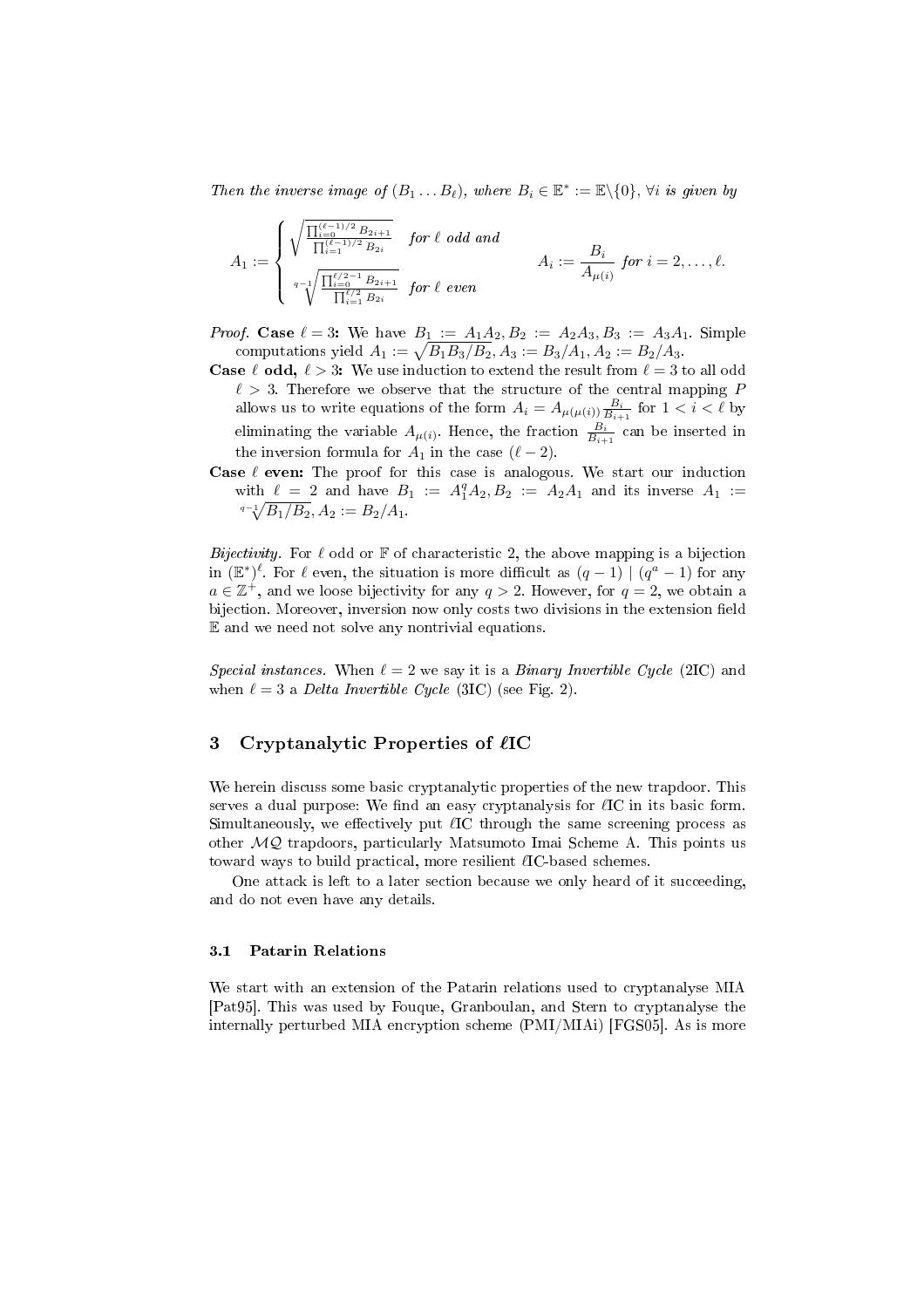customarily employed against symmetric cryptosystems, we examine this multivariate differential :

$$
P(A_1, ..., A_\ell) - P(A_1 - \delta_1, ..., A_\ell - \delta_\ell) + P(\delta_1, ..., \delta_\ell)
$$
  
=  $(A_1^{q^{\lambda_1}} \delta_2 + A_2 \delta_1^{q^{\lambda_1}}, ..., A_\ell^{q^{\lambda_\ell}} \delta_1 + A_1 \delta_\ell^{q^{\lambda_\ell}})$ 

We observe that the above equations are linear in the unknowns  $A_i \in \mathbb{E}$  for any given values  $\delta_i \in \mathbb{E}$  and  $1 \leq i \leq \ell$ . Now we simply pick  $\delta_i$  at random and compute many differentials of the public key. Soon we recover enough linear relations to invert the public map. This effectively finds an equivalent private key. It may be estimated that the number of linearization equations for  $\mathbb{F} = \text{GF}(2)$  is 4 $\ell$ , which we do not have space to describe here.

This resembles MIA and HFE in that the Patarin attack is very efficient against the former, and an extended version of the attack defeats the latter if bijective central maps are used [Pat95,Pat96].

#### 3.2 Rank Attacks

In a *rank attack*, the quadratic parts central and public polynomials of a given Multivariate Quadratic public key system are written as symmetric matrices. We try to recover the private key by finding linear combinations of the public matrices with certain specific ranks. Their initial cryptographical use was by Coppersmith-Stern-Vaudenay to break Birational Permutations [CSV93]. Goubin and Courtois [GC00] have the most straightforward exposition of rank attacks. Later extensions and analysis can be seen in [WBP04,YC05].

There are two distinct types: In one the cryptanalyst randomly tries to hit kernel vectors of a linear combination of the public matrices with the lowest  $\operatorname*{rank}R.$  The running time is proportional to  $q^{R \lfloor m/n \rfloor}.$  In the other random linear combinations are taken, hoping to locate a precipitous fall in rank. This takes time  $\propto q^u$ , where u counts the central equations whose coefficients must vanish.

For  $\ell$ IC, we want to write matrices in blocks corresponding to pairs of variables in the larger field E. Express central matrices as  $H_1, \ldots, H_\ell \in \mathbb{E}^{\ell \times \ell}$  and their E-blocks as  $\eta_{i,j,k} \in \mathbb{E}$  for  $1 \leq i, j, k \leq \ell$ .

$$
\eta_{i,j,k} := \begin{cases} M_{\lambda_i} \text{ if } i = j, k = \mu(i), \\ M_{\lambda_i}^T \text{ if } i = k, j = \mu(i), \\ 0 \quad \text{otherwise}, \end{cases}
$$

where  $M_r$  is the matrix in  $\mathbb{F}^{k \times k}$  that correspond to the Frobenius map  $A \mapsto A^{q^r}.$ Note that these matrices are symmetric. In the case of 3IC, *i.e.*,  $\ell = 3$ , they effectively specialize to

$$
H_1 := \begin{pmatrix} 0 & 1 & 0 \\ 1 & 0 & 0 \\ 0 & 0 & 0 \end{pmatrix}, H_2 := \begin{pmatrix} 0 & 0 & 0 \\ 0 & 0 & 1 \\ 0 & 1 & 0 \end{pmatrix}, H_3 := \begin{pmatrix} 0 & 0 & 1 \\ 0 & 0 & 0 \\ 1 & 0 & 0 \end{pmatrix}.
$$

All these matrices have essentially rank 2 over the extension field  $E$ . For the actual attack, we would need to transfer  $M \in \mathbb{E}^{\ell \times \ell}$  to  $\mathbb{F}^{n \times n}.$  However the overall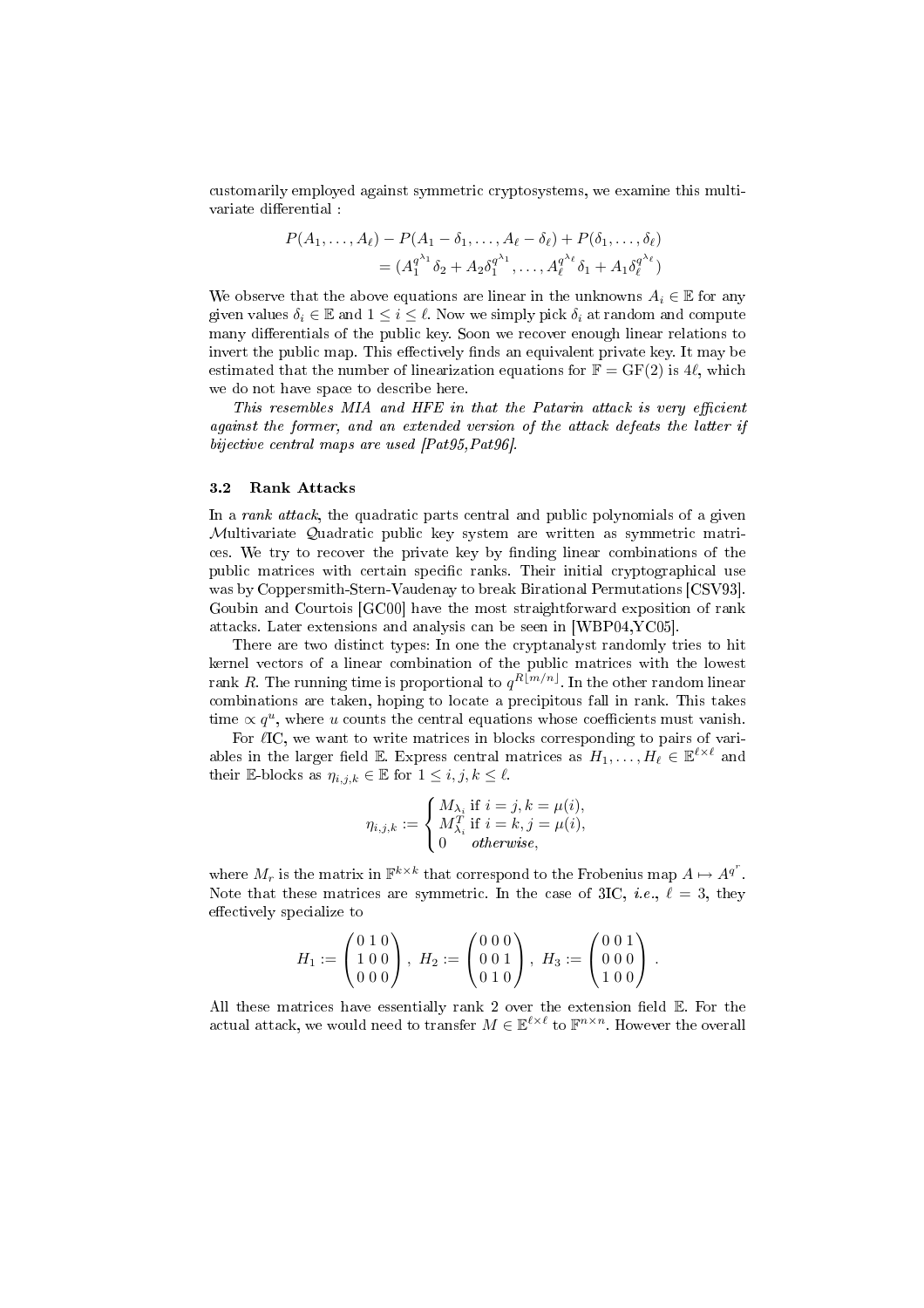attack complexity is not affected by this change of vector space. Just as in other schemes using extension fields (e.g. cf. Medium Field Encryption  $[WYHL06]$ ), when performed in  $\mathbb F$  we have a rank of  $2k$  for all these matrices. We may see that the running time of the both the above algorithms are  $Q^2=q^{2k}$  times some polynomial factor in n and m, which is cubic in the practical range.

Note that there are instances in which one or the other rank attack simply fails to work. One example is the case of 2IC, *i.e.*, for  $\ell = 2$ . Here rank attacks will not apply as any nontrivial linear combination of the private polynomials (matrices) has the maximum rank  $n = 2k$ . The above discussion of rank attacks are in line with results of tests on  $\ell$ IC and modified  $\ell$ IC schemes with blocks of 24 and 32 bits (which are admittedly very small).

#### 3.3 Gröbner Basis Computations

Another important type of attack are Gröbner attacks as in the cryptanalysis of HFE [FJ03]. The most powerful algorithms known are of the Faugère-Lazard type. These essentially run eliminations on an extended Macaulay matrix, and include  $\mathbf{F}_4/\mathbf{F}_5$  and what is known as XL [CKPS00, Fau99, Fau02] plus variations.

We know from the cryptanalysis of MIA and HFE that their easy algebraic structure leads to a low running time of the corresponding Gröbner bases algorithm. Due to the very easy structure of  $\ell$ IC, we expect a similar behaviour here. This is in line small scale experiments using Magma [MAG], so we must disrupt the regular structure. In general, when the structure of the system is sufficiently perturbed, the behavior is as in generic systems studied by Bardet, Faugère et al [BFS04,BFSY05,YC04b,YC04a]. E.g., we tested  $3IC$ -systems with MAGMA v2.12-8 on a 2GB machine using  $\mathbb{E} = (\text{GF}(256))^4$  or  $(\text{GF}(256))^5$ . If we removed at least least two components, the resulting system resolved in exactly the amount of time as a generic one (including segfaulting on 13-variable systems). With only one component removed, it resolved nearly instantly.

#### 3.4 Separation of Oil and Vinegar

In the original 3IC, we see that variables corresponding to the components of  $A_1$  are only multiplied with those of  $A_2$  and  $A_3$ . This makes for a UOV type of attack [KPG99] which has a complexity roughly proportional to  $n^4q^d$ , where  $d$  is the difference between the size of the oil and vinegar sets. We can proceed similarly for other choices of  $\ell$ . We see that the UOV attack has time complexity  $\sim Q$  for odd  $\ell$  and very small complexity for even  $\ell$ . Since the minus modifier does not change the complexity of the UOV attack, 3IC- as a signature scheme is ok if we use large enough  $Q$ . The plus modifier disrupts the UOV attack so the 2ICi+ that we will investigate later is not susceptible.

#### 3.5 Further Attacks

There is a special attack from Felke [Fel04] to defeat the technique called "branching" as used in the original  $C^*$ . We have investigated this matter and concluded that the attacks against branching do not apply against  $\ell$ IC.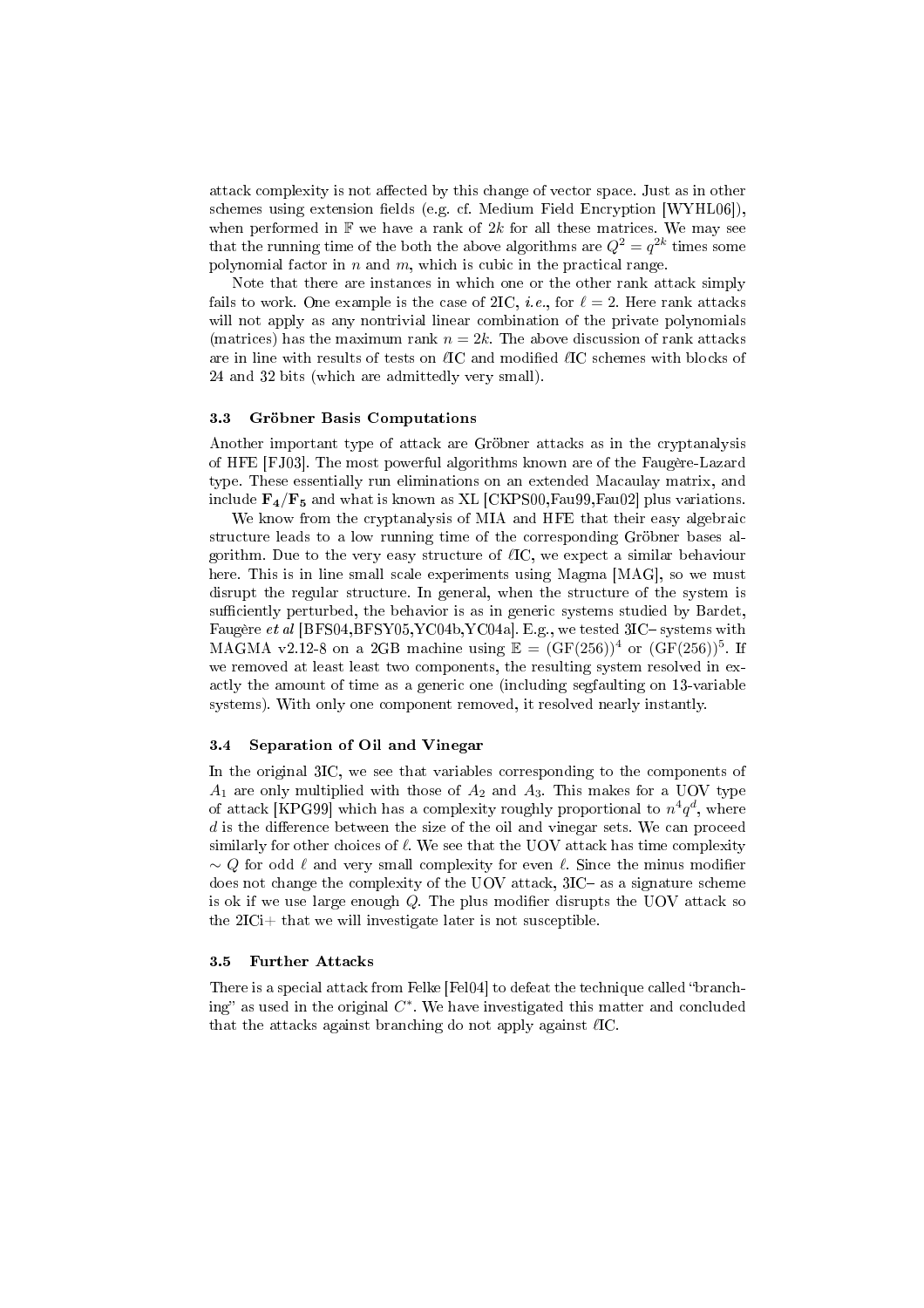A different class from XL are algorithms from [CGMT02] which deal with the case  $n \gg m$ . As we usually have  $m = n$ , or  $n \approx m$  for the embedding modification (cf Sec. 4.3), these algorithms are not applicable to our setting.

# 4 Modified Versions

Due to the effectiveness of the attacks considered above, we need to apply modifiers [WP05b, Sec. 4] to the basic trapdoor to obtain secure schemes. This is the same situation as for MIA and HFE. To the best of our knowledge every published attack against a system of this type is covered by this paper.

#### 4.1  $\ell$ -Invertible Cycles Minus ( $\ell$ IC-)

The first modification is the so-called "minus" modification. Here, Let  $R$  be the projection from  $\mathbb{F}^n \mapsto \mathbb{F}^m$  that simply discards the final parameters.  $r := n - m$ as "reduction parameter". The public key is now  $\mathcal{P}:=R\circ T\circ \phi^{-1}\circ P\circ \phi\circ S$  . In contrast to  $(5)$ , we have inserted the reduction R after the affine transformation T. When inverting  $\ell$ IC, we assign random values to these missing r coordinates over  $\mathbb{F}$ . Hence, we have  $q^r$  possible inputs for each message  $y \in \mathbb{F}^m$ .

As for MIA and HFE, the minus modifier increases the complexity of the Patarin attack (Sec. 3.1) by a factor of  $q^r$ , since instead of one possible solution, the attacker is now faced with an r-dimensional vector space over  $\mathbb F$  of possible solutions. To our current knowledge, picking the right one requires brute force and hence at least  $q^r$  operations. In addition, the attack complexity of the Faugère-Joux attack [FJ03] also increases by at least  $q^r$ .

Like with MIA, we cannot use  $\ell$ IC- for encryption, only for signature schemes: as there are  $r$  equations missing, the legitimate user must work equally hard to recover the correct solution  $x \in \mathbb{F}^n$ . As our security assumption is that  $q^r$ computations are not possible, we reached a contradiction if we assume that the legitimate user can obtain the message  $x$  while the attacker cannot. As for Stepwise-Triangular, rank attacks are unaffected by the minus modification.

#### 4.2  $\ell$ -Invertible Cycles Internally Perturbed Plus ( $\ell$ ICi+)

The generic plus modifier adds  $a \in \mathbb{Z}^+$  random equations in n input variables each to the private key. This is applicable to encryption only, as the extra equations (without trapdoor) slow down signature generation by  $q^a$  — it takes that many tries to find one output of the  $\ell$ IC mapping P to meet those conditions.

Patarin relations and Gröbner attacks are not affected by the plus modification. However, it is still useful to build an encryption scheme. In the case of MIA because the "plus" helps to overcome some attacks against the internally perturbated modification. Here, it also prevents a UOV attack.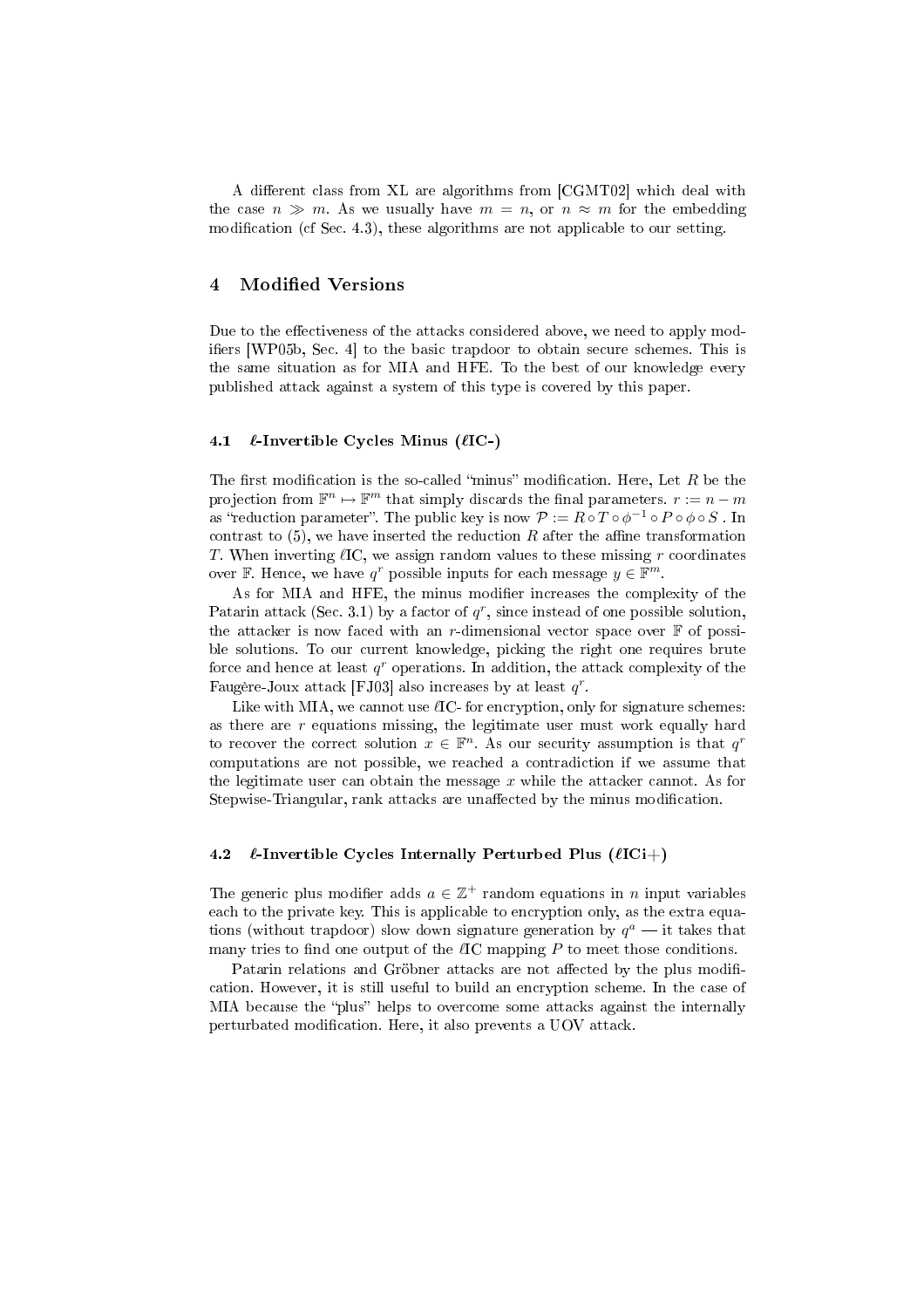Internal perturbation has been introduced for MIA and HFE as PMI (Perturbated Matsumoto-Imai") and ipHFE respectively [Din04,DS05a]. We can also call them MIAi and HFEi. As PMI/MIAi has been broken in [FGS05], a new variant PMI+/MIAi+ has been proposed [DG06]. Due to space limitations we do not go into details, but we believe  $PMI+$  unaffected by the attack from [FGS05]. Hence, combining the two modifications *internal perturbation* and *plus* allows the construction of an efficient encryption scheme. However, the central mapping  $\mathcal{P}'$  and all its components need to have full rank. In our setting, this means that we cannot use any other cycle length but  $\ell = 2$ , *i.e.*, 2IC.

After talking about the impact of the internal perturbation modification, we now properly introduce it: Let  $w \in \mathbb{Z}^+$  for  $w < n$  be the perturbation dimension,  $\mathcal{P}^i \in_R \mathcal{MQ}(\mathbb{F}^w, \mathbb{F}^n)$  a uniformly randomly chosen system in w input variables and n equations, and  $S^i \in \text{Aff}^{-1}(\mathbb{F}^n, \mathbb{F}^w)$  the so-called "perturbation space". Note that the perturbation space has the same input variables  $x_1, \ldots, x_n$  as the affine transformation  $S \in \mathrm{Aff}^{-1}(\mathbb{F}^n)$ . However, it has only dimension w. Hence we can write  $(z'_1, \ldots, z'_w) := S^i(x_1, \ldots, x_n)$  for the perturbation variables  $z'_1, \ldots, z'_w$ . As write  $(z_1, \ldots, z_w) := S(x_1, \ldots, x_n)$  for the perturbation variables  $z_1, \ldots, z_w$ . As<br>for the plus modification, we denote with  $\mathcal{P}^* := \phi^{-1} \circ P \circ \phi$  the lIC mapping over the ground field  $\mathbb{F}$ .

The public key for  $\ell I$ Ci is now composed as

$$
\mathcal{P} := T \circ [(\mathcal{P}^* \circ S) + (\mathcal{P}^i \circ S^i)],
$$

*i.e.*, we add the perturbation polynomials to the original  $\ell$ IC-polynomials. To invert this modified trapdoor, *i.e.*, to compute  $x \in \mathbb{F}^n$  for given  $y \in \mathbb{F}^m$ , we need to guess correctly the values of the perturbation variables  $(z'_1, \ldots, z'_w) \in \mathbb{F}^w$  which translates to a workload proportional to  $q^w$ . As the number of equations and the number of variables matches, we expect one solution on average for any given input  $y \in \mathbb{F}^m$ . However, when used as an encryption scheme, there is at least one valid output  $x \in \mathbb{F}^n$ . We know that the *i* modifier by itself is not secure, and it must be combined with the  $+$  modifier as shown by the Fouque-Granboulan-Stern differential attack [FGS05].

### 4.3  $\ell$ -Invertible Cycles Embedded ( $\ell$ IC $\nearrow$ ) without Singularities

Here we introduce the new modifier embedding  $(\nearrow)$ , motivated by the practical need to avoid singularities in trapdoors of the  $\ell$ IC-type.

With the minus modification, singularities are of no concern: they are too few and we can always change the input in the missing equations to obtain a possible signature. However, when  $\ell$ IC is used in the context of an encryption scheme, its singularities pose a problem as they lead to decryption failures. The modification described in this section can also be used in other schemes which suffer from a decryption failure such as  $[WYHL06]$ . In fact, it is a new generic modifier and can be used in any Multivariate Quadratic construction.

For our new embedding modifier we embedding the following translation from  $\mathbb{F}^{k-1} \to \mathbb{F}^k$  that takes  $(x_1, \ldots, x_{k-1})$  to  $(x_1, \ldots, x_{k-1}, 1)$ . In effect, we have eliminated the zero-point from the vector space  $\mathbb{F}^k$ . As we used the canonical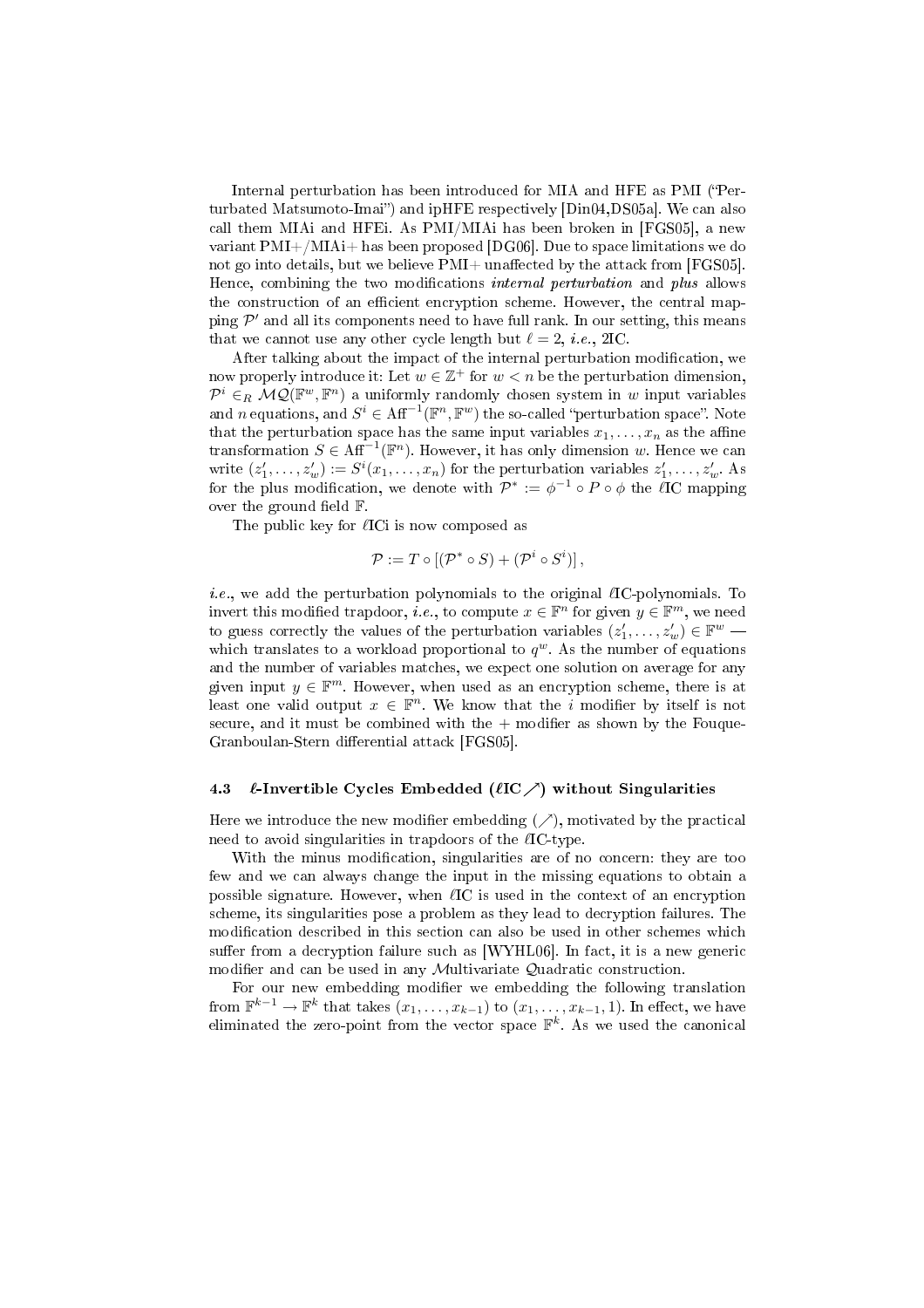bijection  $\phi$  between the vector space  $\mathbb{F}^k$  and the extension field  $\mathbb{E}$ , the zero of E cannot be reached anymore for any given input  $(x_1, \ldots, x_{k-1}) \in \mathbb{F}$ . The price we pay are fewer input variables,  $i.e.,$  we now obtain an overdetermined system of polynomials. We can do the same to all  $\ell$  variables  $A_1, \ldots, A_\ell \in \mathbb{E}$ . Calling the corresponding transformation  $\nu : \mathbb{F}^n \to \mathbb{F}^{n-\ell}$  and setting  $k := (n - \ell)/\ell$  for  $k \in \mathbb{N}$  we obtain the following construction for the public key

$$
\mathcal{P} = T \circ \phi^{-1} \circ P \circ \nu \circ S. \tag{6}
$$

To do signing, the "inverse" transformation  $\nu^{-1}$  :  $(y_1, \ldots, y_{k-1}, 1) \rightarrow (y_1, \ldots, y_{k-1})$ needs to be inserted between the affine transformation  $T$  and the  $\ell$ IC mapping P. To the same effect, we could have used the construction of  $(6)$ . However, this would have slowed down signature generation by a factor of  $q^\ell$  as we have  $\ell$ additional equations over F to satisfy for any given input  $B_1, \ldots, B_\ell \in \mathbb{E}$ .

# 5 Practical Instances

We use the previous section to develop practical instances of  $\ell$ IC. Main purpose is to see how variations on  $\ell$ IC scales up for different security levels.

#### 5.1 Signature

To obtain a secure signature scheme, we use  $\ell$ IC-, in particular 3IC-, as this seems the most suitable modification for our purpose. In particular, the security of the minus modification is well understood; we are therefore able to give instances of  $\ell$ IC- for several security levels. Different choice of parameters are possible, 3IC- with  $q = 256$  seems most suitable(cf. Sec. 3), and still allows efficient implementation on 8-bit microprocessors which are still dominant in low-end smart cards. We summarize optimal choices in Table 1. Preliminary tests show that  $\ell$ IC- is orders of magnitude faster than MIA-; further data will be posted if we can avoid the differential attack on  $\ell$ IC-.

 $\begin{array}{|l|c|c|c|c|}\hline \text{Claimed}}&\text{Input} &\text{Output}\&\text{with} &\text{Parameter}\&\text{Attack} &\text{Complexity}\&\text{Key Size [kBytes]}\\ \text{Security} &\text{[bits]} &\text{bits]} &n & m & \ell & r & \text{Gr\"{o}bner} &\text{Rank/UOV} &\text{Public} &\text{Private} \\\hline \end{array}$  $\begin{array}{|c|c|c|c|c|c|c|c|} \hline \text{[bits]} & \text{[bits]} & n |m||\ell| & k & r & \text{[Gr\"{o}bner}|\text{Rank/UOV}||\text{Public}] & \text{Private} \hline \end{array}$  $2^{80}$  $160 \mid 240 \mid |30| \cdot 20 ||3| \cdot 10 \mid 20$  $2^{80}$   $2^{85}$ <sup>85</sup> 9.92 1.86  $2^{96}$  $192 \mid 288 \mid |36|24||3|12 \mid 24$  $2^{96}$   $2^{104}$  $16.8$  2.59  $\frac{1}{2^{128}}$  $\frac{128}{128}$  256 384 48 32 3 46 32  $\frac{32}{316}$  32  $\frac{2}{3}$  $\overline{2^{130} \quad | \quad 2^{137}}$  $39.20$  4.70

Table 1.  $\ell$ IC- over GF(256) with Different Security Levels for Signing

### 5.2 More on Differential Attacks

 $[FGS05]$  was a differential attack in the classical sense  $-\text{take}$  differentials and try to find a distinguisher. It was announced at the rump session of Asiacrypt 2006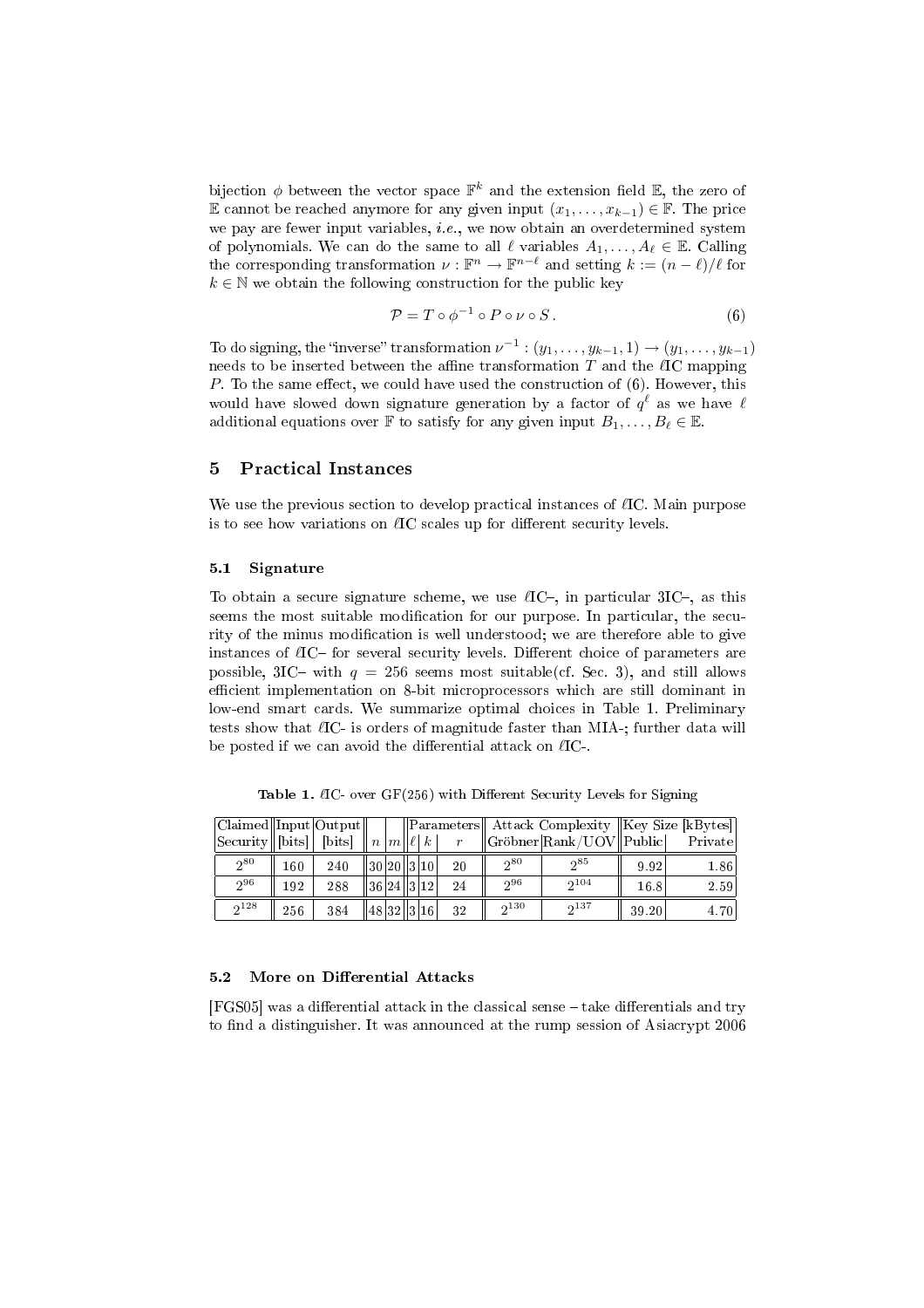that SFLASH (MIA-) was finally broken on the extension of such an attack. This is so far an unpublished attack, because the details are very sketchy. However, due to the extreme similarity between MIA and  $\ell$ IC, if SFLASH (MIA-) cannot be patched,  $\ell$ IC- will likely suffer the same fate, so now we do not recommend  $\ell$ IC- unless this can be circumvented.

#### 5.3 Encryption

We base our proposed encryption scheme on  $2\mathrm{ICi}+\nearrow$ , *i.e.*, 2-Invertible Cycles with internal perturbation, added equations, and embedding (to avoid decryption errors). With this choice of scheme, we suggest the following parameters:  $q =$  $2, n = 132, m = 146, \ell = 2, k = 67, w = 6, a = 12$ . This leads to a public key of 160.2 kBytes and a private key of 5.7 kBytes, respectively. The claimed security level is  $2^{80}$ . Our choice of parameters is based on [DG06]. Due to space limitations in this paper we do not repeat their arguments but point to [DG06]. However, we want to stress that at present, our understanding of the security of the internal perturbation modification is limited although there some results on Gröbner bases in [DGS<sup>+</sup>05]. This means in particular that we do not have precise security estimations for higher security levels.

#### 5.4 Implementation and Speed

A good overview on implementing finite field operations can be found in [LD00]. Computing direct division in finite fields is given in [FW02]. Counting operations for the inversion formula in Lemma 1 over  $\mathbb{E} = \mathbf{GF}(q^k)$ , we see that we need  $\ell$ divisions,  $(\ell - 2)$  multiplications, and one root. Note that the operations do not take place in a big field  $GF(q^n)$  but in a much smaller extension field  $GF(q^k)$ . It is difficult to give a closed formula for the speed of basic arithmetic operations as they largely depend on the model used,  $e, q$ , hardware vs. software, operations on bits vs. operations on processor words. Nevertheless, when counting our costs in operations in the ground field  $\mathbb{F}$ , we can roughly say that we have  $O(a^2)$ for squaring/multiplying and  $O(a^3)$  for division/exponentiation. Here we have  $l \in \mathbb{Z}^+$  the extension degree of the corresponding field  $\mathbb{E} = \mathrm{GF}(q^a)$  over the ground field  $\mathbb{F} = \mathrm{GF}(q)$ . We have to keep this in mind when comparing  $\ell \mathrm{IC}$  with the other two mixed field schemes MIA and HFE.

*Comparison with MIA and HFE.* Inverting the mixed field scheme MIA costs one exponentiation with large exponent [CGP02]. In a nutshell, this translates to n squaring operations and  $1/2n$  multiplications in  $GF(q^n)$ . Therefore, we obtain an overall workload of  $O(n^3)$ . Tricks to speed this operation up can be found in [ACDG03]. In the case of HFE, the situation is even worse as we need to execute a complete root finding algorithm to invert the central mapping [CGP01]. Its running time is estimated to be in  $O(n^3d^2 + n^2d^3)$  for  $d$  the total degree of the central mapping [Pat96]. In practice, we have  $d = 129, \ldots, 257$ .

We can summarize our results for the three maps MIA, HFE, and  $\ell$ IC as follows: the first needs  $O(n^3)$  operations in the ground field  ${\mathbb F}$  for  $n$  the extension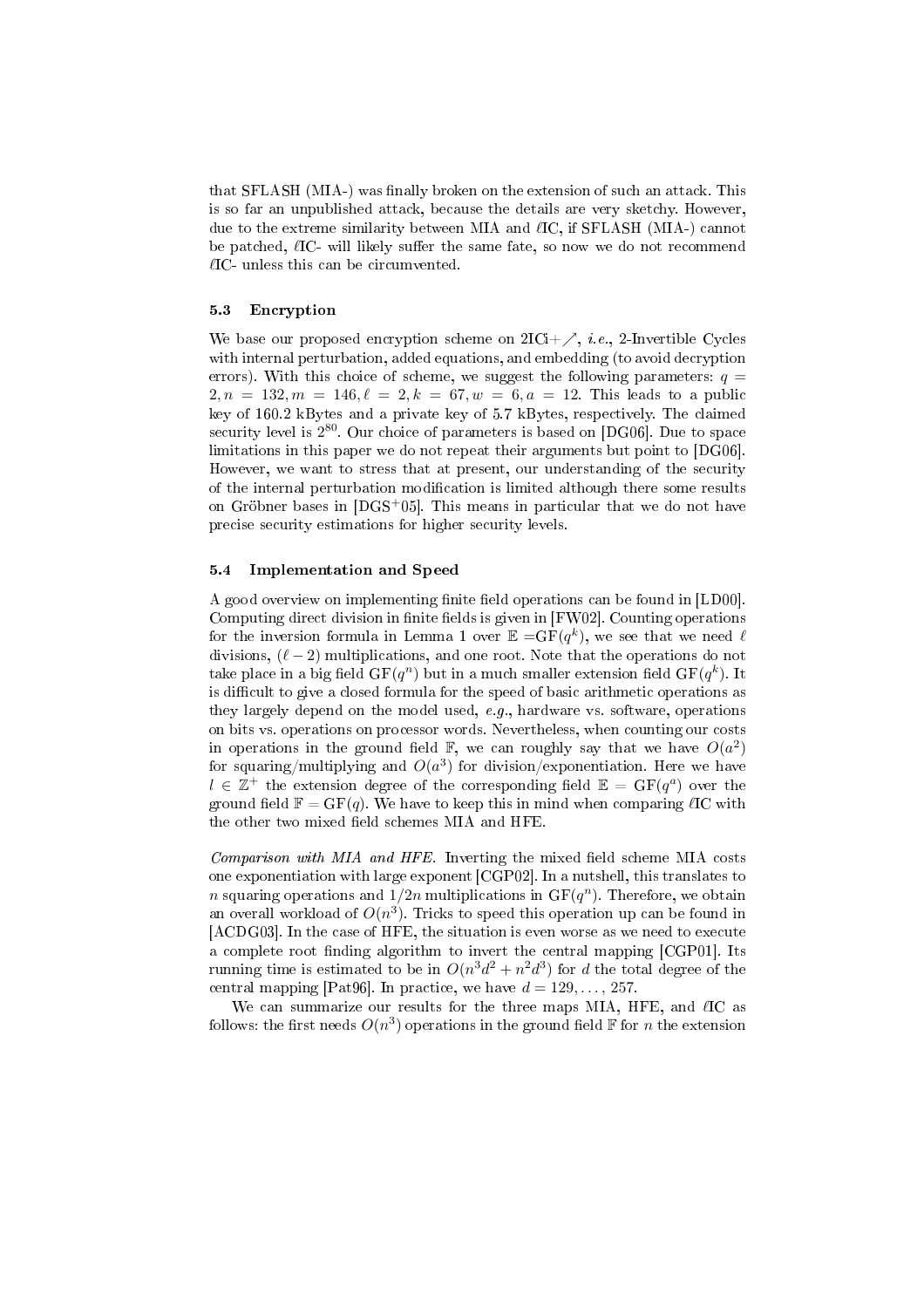degree as it needs to compute  $Y^h$  for given  $Y \in \mathrm{GF}(q^n)$  and  $h \in \mathbb{Z}^+, i.e.,$ an exponentiation. The second needs to solve a univariate polynomial equation  $P(X) = Y$  for P being a polynomial of fixed degree  $d \in \mathbb{Z}^+$ . The corresponding running time is about  $O(n^3d^2 + n^2d^3)$  operations in the ground field  $\mathbb F$ . Finally,  $\ell$ IC needs  $O(\ell k^3 + \ell k^2)$  operations over the ground field  $\mathbb{F}$ .

A choice for MIA is SFLASH<sup>v2</sup> with  $q = 128$ ,  $n = 37$  [CGP02]. For HFE, we have  $q = 2$ ,  $n = 103$  in Quartz [CGP01]. Choices for  $\ell$ IC are given in Sec. 5.3 and Table 1, respectively. Both trapdoors have a claimed security level of  $2^{80}$ 3DES computations as required in NESSIE [NES]. Note that Quartz uses the underlying trapdoor four times to achieve very short signatures of 128 bit. This special construction is called a "Chained Patarin Construction" (CPC). We summarize our comparison in Table 2. Preliminary runs to sign with  $m = 24, n = 36$ matches the speed enTTS [YC05] which means it is much faster than SFLASH.

Further Speed up.  $\ell$ IC is amenable to parallelizing on multiple arithmetic units.

 $\ell IC$  i+ implementations we compare simple runs of  $\ell IC$  i+ on a 10MHz 8052 simulator with  $q = 2, n = 134, m = 146, \ell = 2, k = 67, w = 6, a = 12$  (public key 160.2 kBytes, private key 5.7 kBytes), and per transmission time 1.4 seconds. Our PMI+ program has  $n = 84$ ,  $m = 96$ ,  $q = 2$ , and a transmission time of 2.5 seconds per block.  $\ell$ IC i+ is clearly quite a bit faster.

# 6 Conclusions

In this article, we have constructed a new basic Multivariate Quadratic trapdoor called  $\ell$ -invertible cycles ( $\ell$ IC). It is the first time since nearly a decade that a basic trapdoor has been found. The main motivation for this new trapdoor is speed: instead of computing operations in the big finite field  $\mathbb{E} = \mathrm{GF}(q^n)$  for  $q := |F|$  and n the number of variables, we compute in the much smaller extension field  $\mathbb{E} = \mathrm{GF}(q^k)$  for  $n = \ell k$  for some cycle length  $\ell$ . Typical choices of  $\ell$  are  $2$ and 3. Depending on the architecture, finite field arithmetic costs up to  $O(n^3)$ . Hence, decreasing the size of the extension field  $E$  results in a significant speedup in practice. In particular, our implementation is expected to outperform the previously fastest trapdoor Matsumoto-Imai Scheme A (MIA). In addition, we have formally introduced the new embedding modifier  $(\nearrow)$ . It is motivated by the practical need to achieve  $\ell$ IC-type schemes without decryption failure. Apart from  $\ell$ IC, constructions like [WYHL06] suffer from this problem.

Table 2 shows the different complexities, parameters and public key sizes for trapdoors of the mixed field types with a claimed security level of  $2^{80}$ . Unfortunately, we do not have exact estimations on their inherent complexity but asymptotic ones. Nevertheless, we see that  $\ell IC$  for a similar security level is expected to perform significantly better than the two other basic trapdoors HFE (using parameters from Quartz) and MIA (parameters from SFLASHv2). Apart from this, we have shown that  $\ell$ IC can be used both in signature schemes of various security levels as well as in an encryption scheme. We want to stress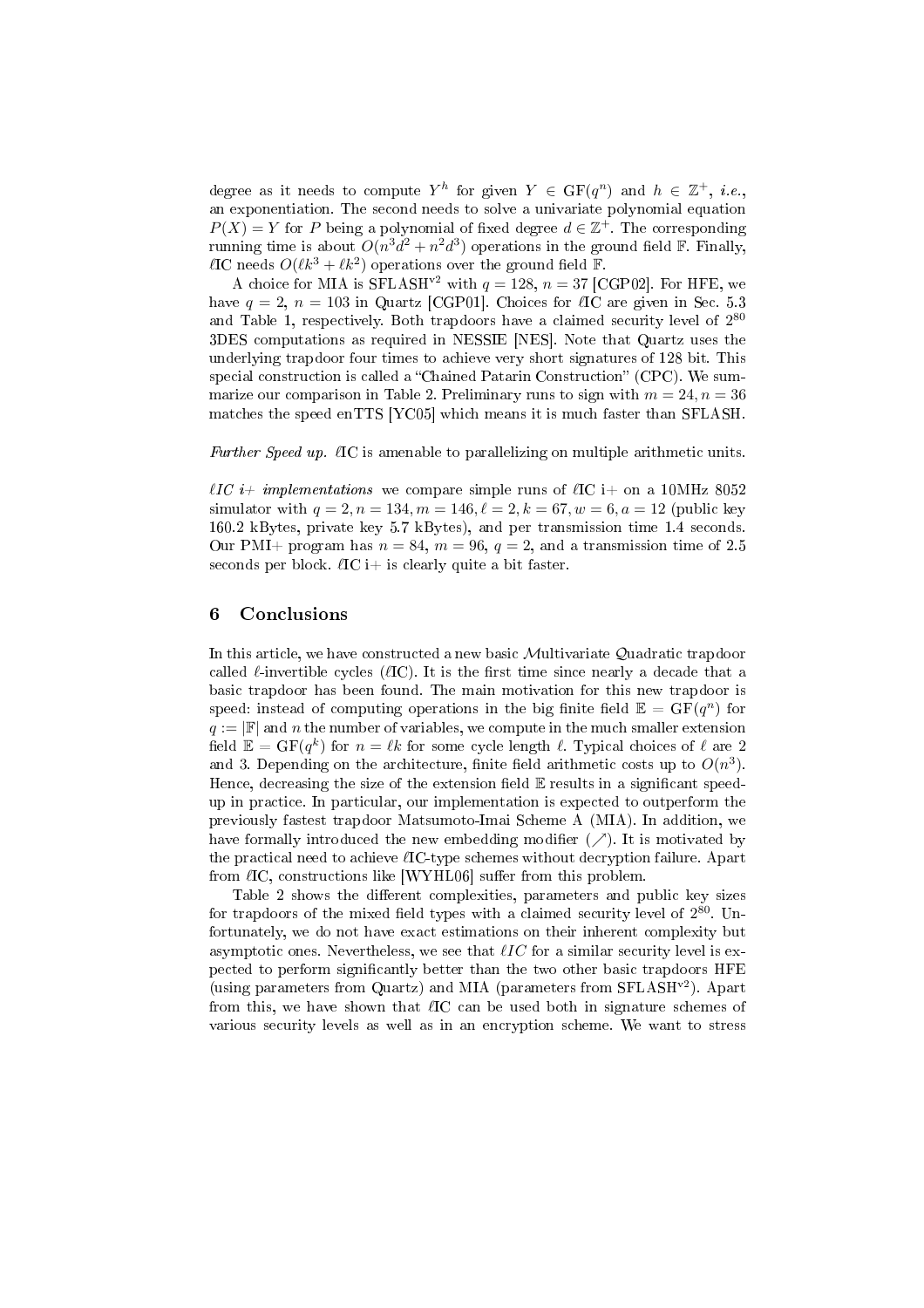|                       | Complexity to            |                                                                        | Key Size [kBytes] |         |
|-----------------------|--------------------------|------------------------------------------------------------------------|-------------------|---------|
| Trapdoor              | Invert Trapdoor          | Parameters                                                             | $ $ Public $ $    | Private |
|                       |                          | HFE (Quartz) $  O(n^3d^2 + n^2d^3)  q = 2$ , $n = 103$ , $d = 129  71$ |                   |         |
| MIA (Sflash)          | $O(n^3)$                 | $q = 128$ $n = 37$                                                     | 15.4              | 2.45    |
| $\ell$ IC, $\ell = 3$ | $O(\ell k^3 + \ell k^2)$ | $q = 256, k = 10$                                                      | 9.92              | 1.86    |

Table 2. Mixed Field Trapdoors with Claimed Security Level 280

here that trapdoors from the single field class, *i.e.*, Unbalanced Oil and Vinegar (UOV) and Stepwise-Triangular Schemes (STS) do not allow constructions leading to encryption schemes.

So as an overall conclusion, we have presented a new trapdoor which is both interesting from a theoretical point of view and also has advantages over previously known schemes. At present we have to leave it as an open question exactly which forms of  $\ell$ IC than these given in Lemma 1 allow efficient inversion.

We stress that it is still an original sin that no list of possible attacks can be exhaustive. Multivariate Quadratic schemes are still in need of some provable security results. But we hope to have shown that the variety available in the genre keeps it in play and interesting.

# Acknowledgements

The authors would like to thank TWISC (Taiwan Information Security Center) for sponsoring a series of lectures on  $MQ$  cryptosystems at Nat'l Taiwan U. of Sci. and Tech. in January 2006, the discussions following which led to this work.

Note: An updated version will be made available online either at the authors' website or at ePrint archive after more details are known about the new attacks.

# References

- [ACDG03] Mehdi-Laurent Akkar, Nicolas T. Courtois, Romain Duteuil, and Louis Goubin. A fast and secure implementation of SFlash. In Public Key Cryp $to graphy - PKC 2003$ , volume 2567 of Lecture Notes in Computer Science, pages 267-278. Y. Desmedt, editor, Springer, 2002.
- [BFS04] M. Bardet, J.-C. Faugère, and B. Salvy. On the complexity of gröbner basis computation of semi-regular overdetermined algebraic equations. In Proceedings of the International Conference on Polynomial System Solving, pages 71-74, 2004.
- [BFSY05] M. Bardet, J.-C. Faugère, B. Salvy, and B.-Y. Yang. Asymptotic expansion of the degree of regularity for semi-regular systems of equations. In P. Gianni, editor, MEGA 2005 Sardinia (Italy), 2005.
- [CGMT02] Nicolas Courtois, Louis Goubin, Willi Meier, and Jean-Daniel Tacier. Solving underdefined systems of multivariate quadratic equations. In *Public Key*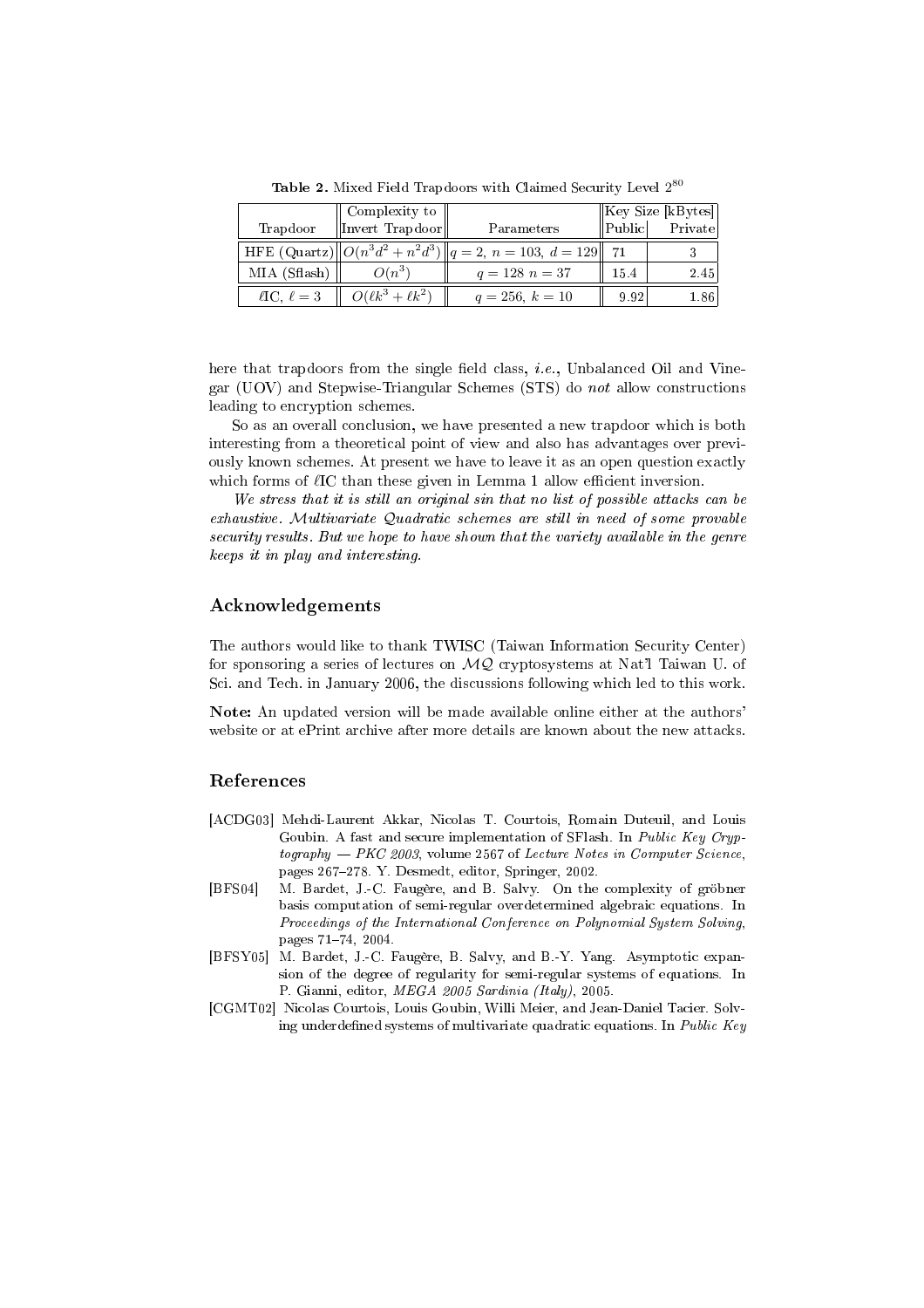$Cryptography - PKC 2002$ , volume 2274 of Lecture Notes in Computer Science, pages 211-227. David Naccache and Pascal Paillier, editors, Springer, 2002.

- [CGP01] Nicolas Courtois, Louis Goubin, and Jacques Patarin. Quartz: Primitive specification (second revised version), October 2001. https://www.cosic. esat.kuleuven.be/nessie Submissions, Quartz, 18 pages.
- [CGP02] Nicolas Courtois, Louis Goubin, and Jacques Patarin. Sflash: Primitive  $specification$  (second revised version), 2002. https://www.cosic.esat. kuleuven.be/nessie, Submissions, Sflash, 11 pages.
- [CKPS00] Nicolas T. Courtois, Alexander Klimov, Jacques Patarin, and Adi Shamir. Efficient algorithms for solving overdefined systems of multivariate polynomial equations. In Advances in Cryptology  $-$  EUROCRYPT 2000, volume 1807 of Lecture Notes in Computer Science, pages 392-407. Bart Preneel, editor, Springer, 2000. Extended Version: http://www.minrank.org/xlfull. pdf.
- [Cry93] Douglas R. Stinson, editor. Advances in Cryptology CRYPTO 1993, volume 773 of Lecture Notes in Computer Science. Springer, 1993. ISBN 3-540-57766-1.
- [CSV93] Don Coppersmith, Jacques Stern, and Serge Vaudenay. Attacks on the birational permutation signature schemes. In Crypto [Cry93], pages 435 443.
- [DFSS06] Vivien Dubois, Pierre-Alain Fouque, Adi Shamir, and Jacques Stern. Cryptanalysis of the sflash family of signature schemes. ECrypt Electronic Newsletter, www.ecrypt.eu.org/webnews/webnews1206.htm, Dec 2006. Also presented at Asiacrypt 2006 Rump Session.
- [DG06] Jintai Ding and Jason Gower. Inoculating multivariate schemes against differential attacks. In  $PKC$ , volume 3958 of  $LNCS$ . Springer, April 2006. Also available at http://eprint.iacr.org/2005/255.
- [DGS<sup>+</sup>05] Jintai Ding, Jason E. Gower, Dieter Schmidt, Christopher Wolf, and Z. Yin. Complexity estimates for the  $F_4$  attack on the perturbed Matsumoto-Imai cryptosystem. In  $CCC$ , volume 3796 of  $LNCS$ , pages 262-277. Springer, 2005.
- [Din04] Jintai Ding. A new variant of the Matsumoto-Imai cryptosystem through perturbation. In Public Key Cryptography  $-$  PKC 2004, volume 2947 of Lecture Notes in Computer Science, pages 305-318. Feng Bao, Robert H. Deng, and Jianying Zhou (editors), Springer, 2004.
- [DS05a] Jintai Ding and Dieter Schmidt. Cryptanalysis of HFEv and internal perturbation of HFE. In PKC [PKC05], pages  $288-301$ .
- [DS05b] Jintai Ding and Dieter Schmidt. Rainbow, a new multivariable polynomial signature scheme. In Conference on Applied Cryptography and Network Security  $-$  ACNS 2005, volume 3531 of Lecture Notes in Computer Science, pages 164-175. Springer, 2005.
- [Eur05] Ronald Cramer, editor. Advances in Cryptology EUROCRYPT 2005, Lecture Notes in Computer Science. Springer, 2005. ISBN 3-540-25910-4.
- [Fau99] Jean-Charles Faugère. A new efficient algorithm for computing Gröbner bases  $(F_4)$ . Journal of Pure and Applied Algebra, 139:61-88, June 1999.
- [Fau02] Jean-Charles Faugère. A new efficient algorithm for computing Gröbner bases without reduction to zero  $(F_5)$ . In International Symposium on Symbolic and Algebraic Computation  $-$  ISSAC 2002, pages 75-83. ACM Press, July 2002.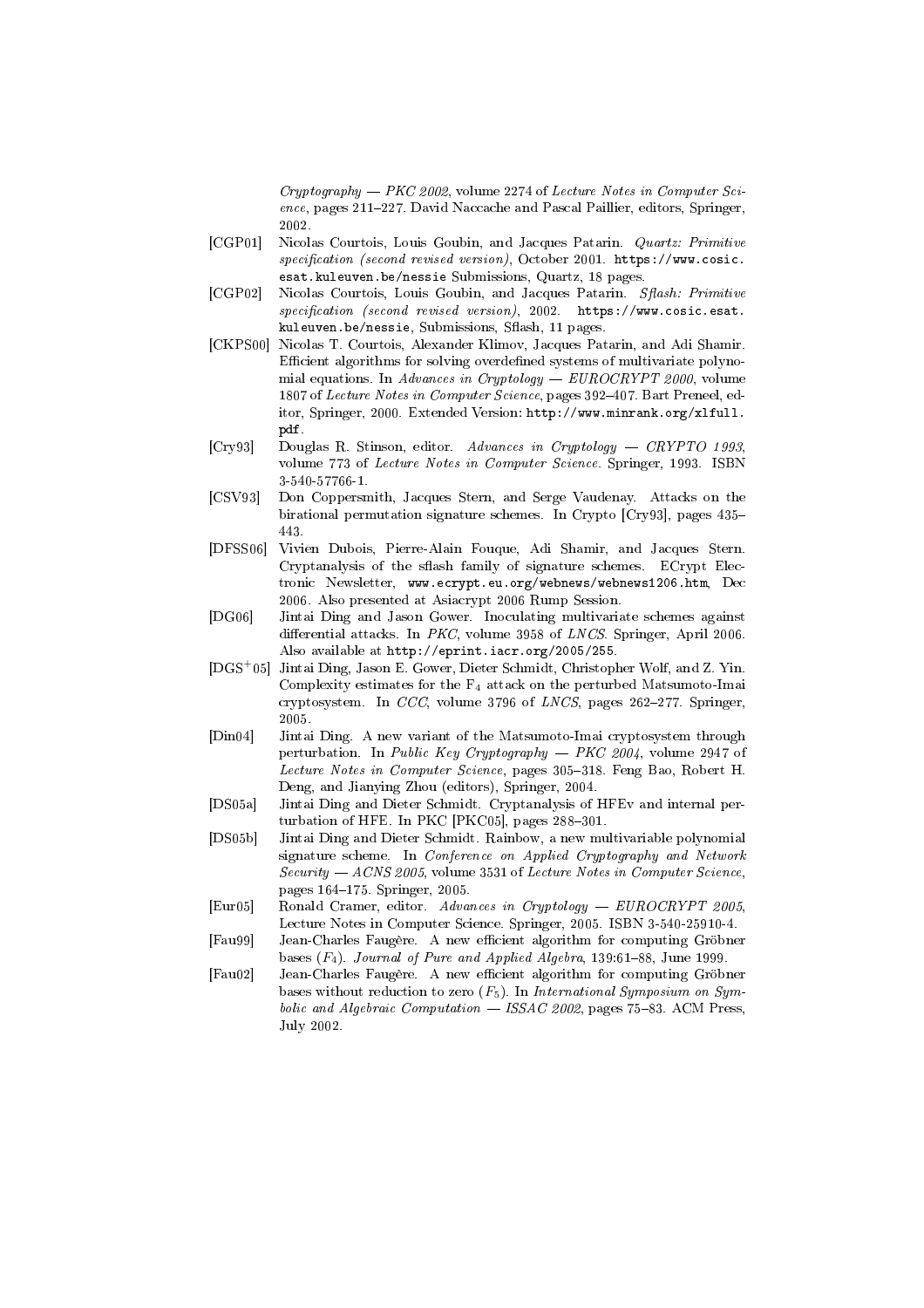- [FD85] Harriet Fell and Whitfield Diffie. Analysis of public key approach based on polynomial substitution. In Advances in Cryptology  $-$  CRYPTO 1985, volume 218 of Lecture Notes in Computer Science, pages 340–349. Hugh C. Williams, editor, Springer, 1985.
- [Fel04] Patrick Felke. On the affine transformations of HFE-cryptosystems and systems with branches. Cryptology ePrint Archive, Report 2004/367, 2004. http://eprint.iacr.org/2004/367, version from 2004-12-17, 10 pages.
- [FGS05] Pierre-Alain Fouque, Louis Granboulan, and Jacques Stern. Differential cryptanalysis for multivariate schemes. In Eurocrypt [Eur05]. 341-353.
- [FJ03] Jean-Charles Faugère and Antoine Joux. Algebraic cryptanalysis of Hidden Field Equations (HFE) using Gröbner bases. In Advances in Cryptology CRYPTO 2003, volume 2729 of Lecture Notes in Computer Science, pages 4460. Dan Boneh, editor, Springer, 2003.
- [Ful89] William Fulton. Algebraic curves. An introduction to algebraic geometry, a Reprint of 1969 original in Advanced Book Classics. Addison-Wesley Publishing Company, Redwood City, CA, 1989. ISBN: 0-201-51010-3.
- [FW02] Patrick Fitzpatrick and Christopher Wolf. Direct division in factor rings.  $Electronic\ Letters, 38(21):1253-1254, October 2002. Extended version:$ http://eprint.iacr.org/2004/353, 7 pages.
- [GC00] Louis Goubin and Nicolas T. Courtois. Cryptanalysis of the TTM cryptosystem. In Advances in Cryptology ASIACRYPT 2000, volume 1976 of Lecture Notes in Computer Science, pages 4457. Tatsuaki Okamoto, editor, Springer, 2000.
- [IM85] Hideki Imai and Tsutomu Matsumoto. Algebraic methods for constructing asymmetric cryptosystems. In Algebraic Algorithms and Error-Correcting Codes, 3rd International Conference, AAECC-3, Grenoble, France, July 15- 19, 1985, Proceedings, volume 229 of Lecture Notes in Computer Science, pages 108-119. Jacques Calmet, editor, Springer, 1985.
- [KPG99] Aviad Kipnis, Jacques Patarin, and Louis Goubin. Unbalanced Oil and Vinegar signature schemes. In Advances in Cryptology  $-$  EURO-CRYPT 1999, volume 1592 of Lecture Notes in Computer Science, pages 206222. Jacques Stern, editor, Springer, 1999.
- [LD00] Julio Lopéz and Ricardo Dahab. An overview of elliptic curve cryptography. Technical report, Institute of Computing, State University of Campinas, Brazil,  $22<sup>nd</sup>$  of May 2000. http://citeseer.nj.nec.com/333066.html or http://www.dcc.unicamp.br/ic-tr-ftp/2000/00-14.ps.gz.
- [MAG] Computational Algebra Group, University of Sydney. The MAGMA Computational Algebra System for Algebra, Number Theory and Geometry. http://magma.maths.usyd.edu.au/magma/.
- [NES] NESSIE: New European Schemes for Signatures, Integrity, and Encryption. Information Society Technologies programme of the European commission (IST-1999-12324). http://www.cryptonessie.org/.
- [Pat95] Jacques Patarin. Cryptanalysis of the Matsumoto and Imai public key scheme of Eurocrypt'88. In Advances in Cryptology  $-$  CRYPTO 1995, volume 963 of Lecture Notes in Computer Science, pages 248-261. Don Coppersmith, editor, Springer, 1995.
- [Pat96] Jacques Patarin. Hidden Field Equations (HFE) and Isomorphisms of Polynomials (IP): two new families of asymmetric algorithms. In Advances in Cryptology EUROCRYPT 1996, volume 1070 of Lecture Notes in Computer Science, pages 33-48. Ueli Maurer, editor, Springer, 1996. Extended Version: http://www.minrank.org/hfe.pdf.